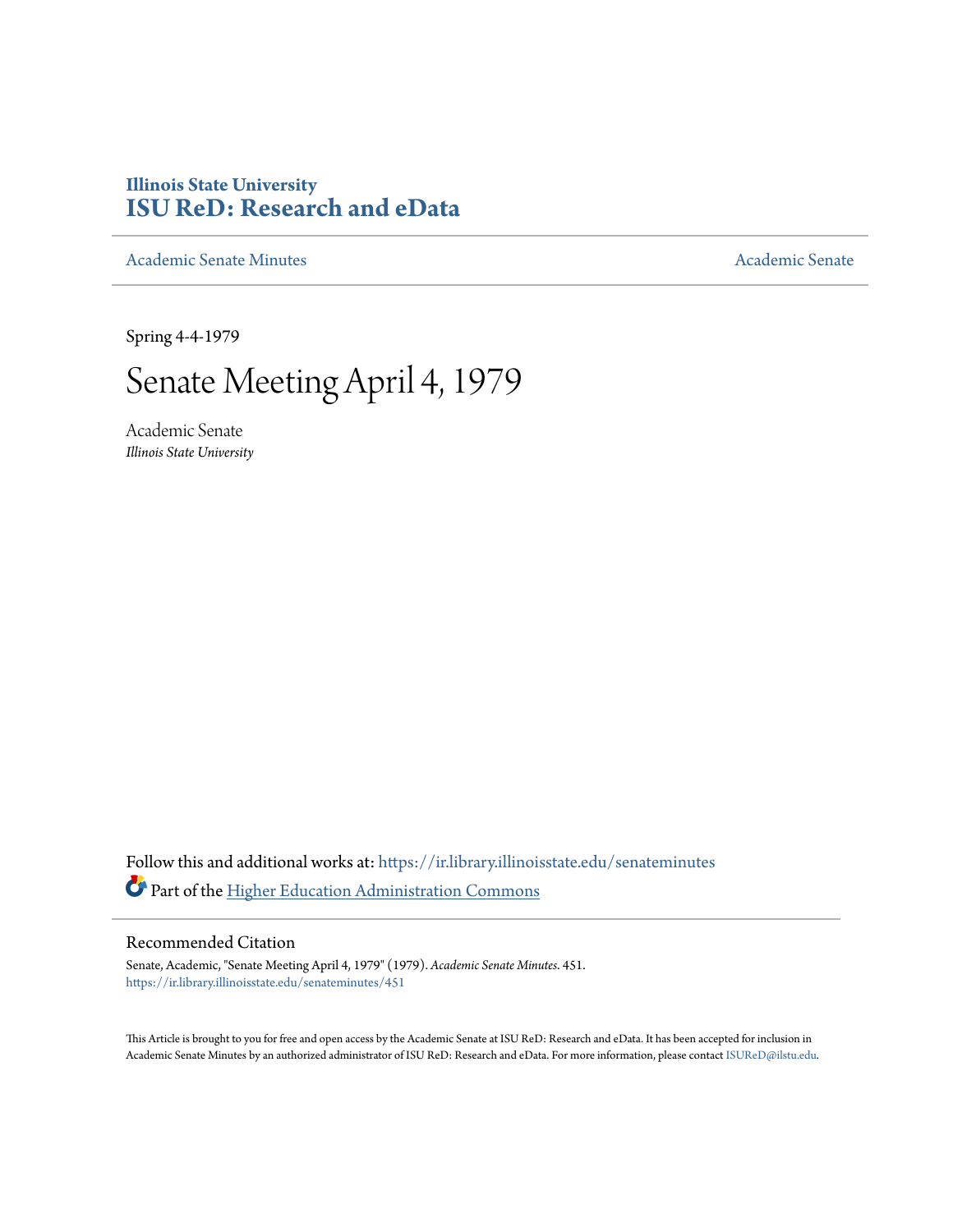#### ACADEMIC SENATE MINUTES (Not approved by the Academic Senate)

Contents

April 4, 1979 Volume X, No. 14

Call to Order SHUMAN STANLEY OFC V P FOR BUSINESS & FINANCE

Seating of New Senators

Roll Call

Approval of Minutes of February 21, 1979

Election of Officers

Election of JUAC

Out-going Vice-Chairperson's Remarks

Chairperson's Remarks

Resolutions of Appreciation

Administrators' Remarks

Student Association President's Remarks

Blue Book Revisions on External Committees-Reinstatement Committee

Proposal to Separate Entertainment and Forum Committee from Senate 3.29.79.1

Nursing Completion Program 3.7.79.1

Kohn memo 3.7.79.3

\*Parking Policy Recommendations 3.28.79.1

\*appendices

Meetings of the Academic Senate are open to members of the University community. Persons attending the meetings may participate in discussion with the consent of the Senate.

Persons desiring to bring items to the attention of the Senate may do so by contacting any member of the Senate.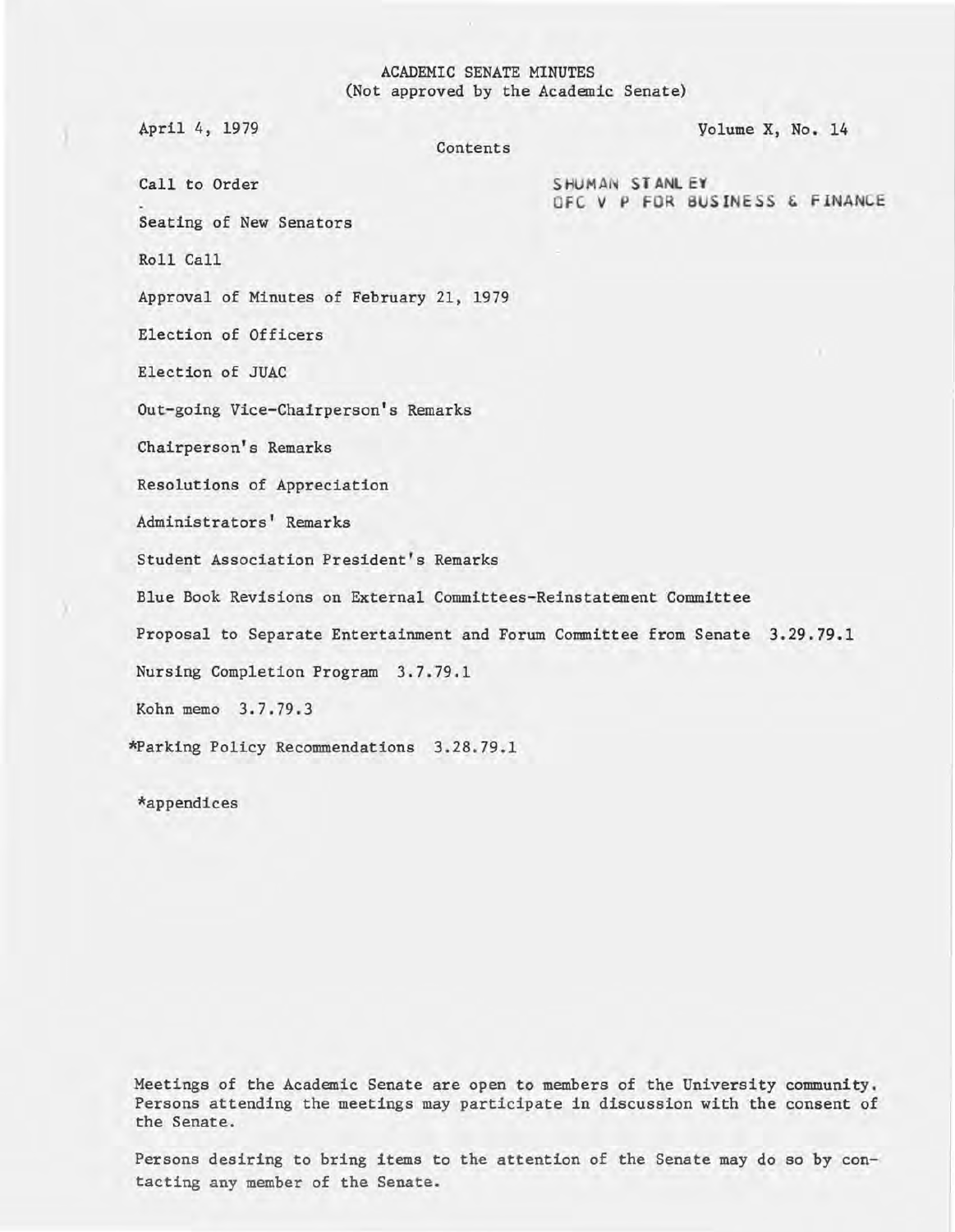#### $-2-$

#### ACADEMIC SENATE MINUTES (Not approved by the Acadmeic Senate)

April 4, 1979

Volume X, No. 14

Call to Order

After an informal Information Session, the meeting of the Academic Senate was called to order by Vice-Chairperson Kent Erickson at 7:30 p.m.

#### Seating of New Senators

Mr. Erickson declared those recently elected senators to be seated as new members of the Academic Senate.

Roll Call

The Vice-Chairperson called the roll and declared a quorum to be present.

Approval of Minutes

X,150 A motion (Kennedy/Sims) to approve the minutes of February 21, 1979 as presented was made and approved.

ELECTIONS :

1. Election of Officers

Mr. Erickson explained the election procedures.

The election for Chairperson was then held. Ira Cohen, History, was elected on the nominating ballot and seated.

Mr. Cohen stated that he would soon ask for input on keeping or rejecting the "Information Session".

The election for Vice-Chairperson was held. David Fulton was elected on the nominating ballot and seated.

The election for Secretary was held. Walter Kohn, Political Science, was elected on the nominating ballot and seated.

The election for the Executive Committee was held. Walter Friedhoff, Psychology; John McCarthy, Educational Administration; Herbert Sanders, Music; and Larry Miller, Industrial Technology, were elected as the faculty members on the nominating ballot. Kevin Conlon and Pati Ginnis were elected as the student members on the Executive Committee on the nominating ballot.

2. Election of Joint University Advisory Committee (JUAC)

Normand Madore, Education, was elected for a 3-year term; Ira Cohen, History, for a l-year term and student member; Steve Henriksen for a l-year term.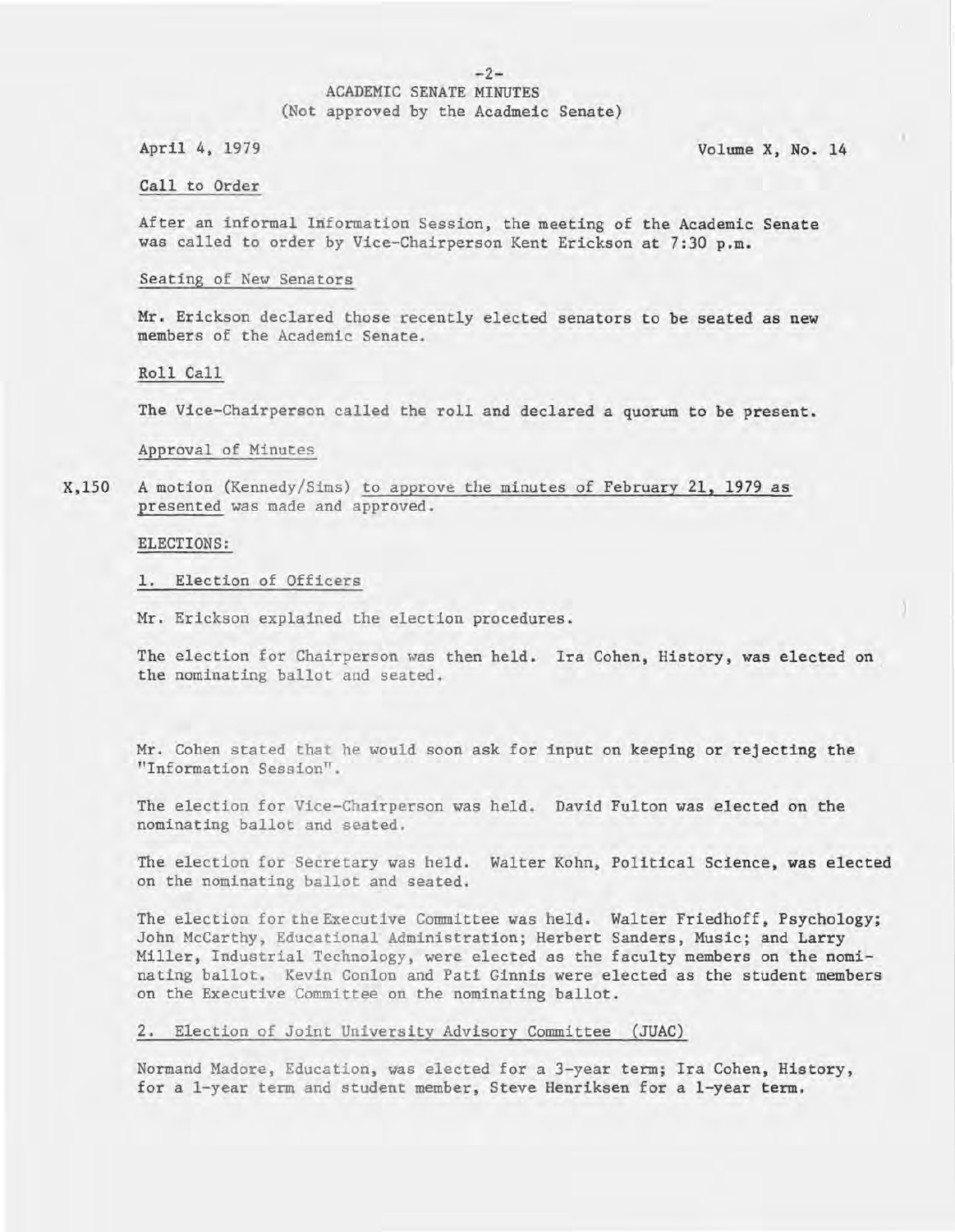#### Out-going Vice-Chairperson's Remarks

Mr. Erickson expressed his appreciation for the experience he gained while serving as Vice-Chairperson and thanked everyone for their cooperation in working with him. He wished all the new senators good luck in their endeavors in the exciting year ahead.

#### Resolutions of Appreciation

Mr. Sanders read the resolutions of appreciation:

"The Academic Senate of Illinois State University, hereby extends its appreciation to Charles Hicklin for his many contributions as Secretary of the Academic Senate during 1978-79.

Through his tireless efforts, Mr. Hicklin added immeasurably to the position of Secretary. For his dedicated service, the Academic Senate thanks Mr. Hicklin."

X,15l A motion (Sanders/Madore) to accept this sense of the Senate resolution was made and approved.

"The Academic Senate of Illinois State University, hereby extends its appreciation to Herb Jackson for the countless hours voluntarily spent as parliamentarian for the Academic Senate. Under his guidance, the Senate has maneuvered successfully through the intricacies of parliamentary procedure and for this, the Academic Senate is grateful."

X,152 A motion (Sanders, McCarthy) to accept this sense of the Senate resolution was made and approved.

"The Academic Senate of Illinois State University hereby extends to Kent Erickson its deep gratitude for his contributions as Vice-Chairperson of the Academic Senate.

His diligence in dealing with the myriad responsibilities of this position is greatly appreciated by the Academic Senate."

X,153 A motion (Sanders/Conlon) to accept this sense of the Senate resolution was made and approved.

> "The Academic Senate of Illinois State University, assembled on April 12, 1978, does hereby express its appreciation to Janet M. Cook for the professional performance of her duties as Chairperson of the Academic Senate.

Ms. Cook effectively directed the Senate's consideration of many significant and difficult issues. During her chairpersonship, the Academic Senate addressed itself to the ISU Constitution and SCERB revisions; the Resolution of SURS; the Non-student user fee; Parking and Traffic revisions and the Appointment, Salary, Promotion and Tenure document revisions.

For this sound leadership, the Academic Senate is grateful."

X,154 A motion (Sanders/Friedhoff) to accept this sense of the Senate resolution was made and approved.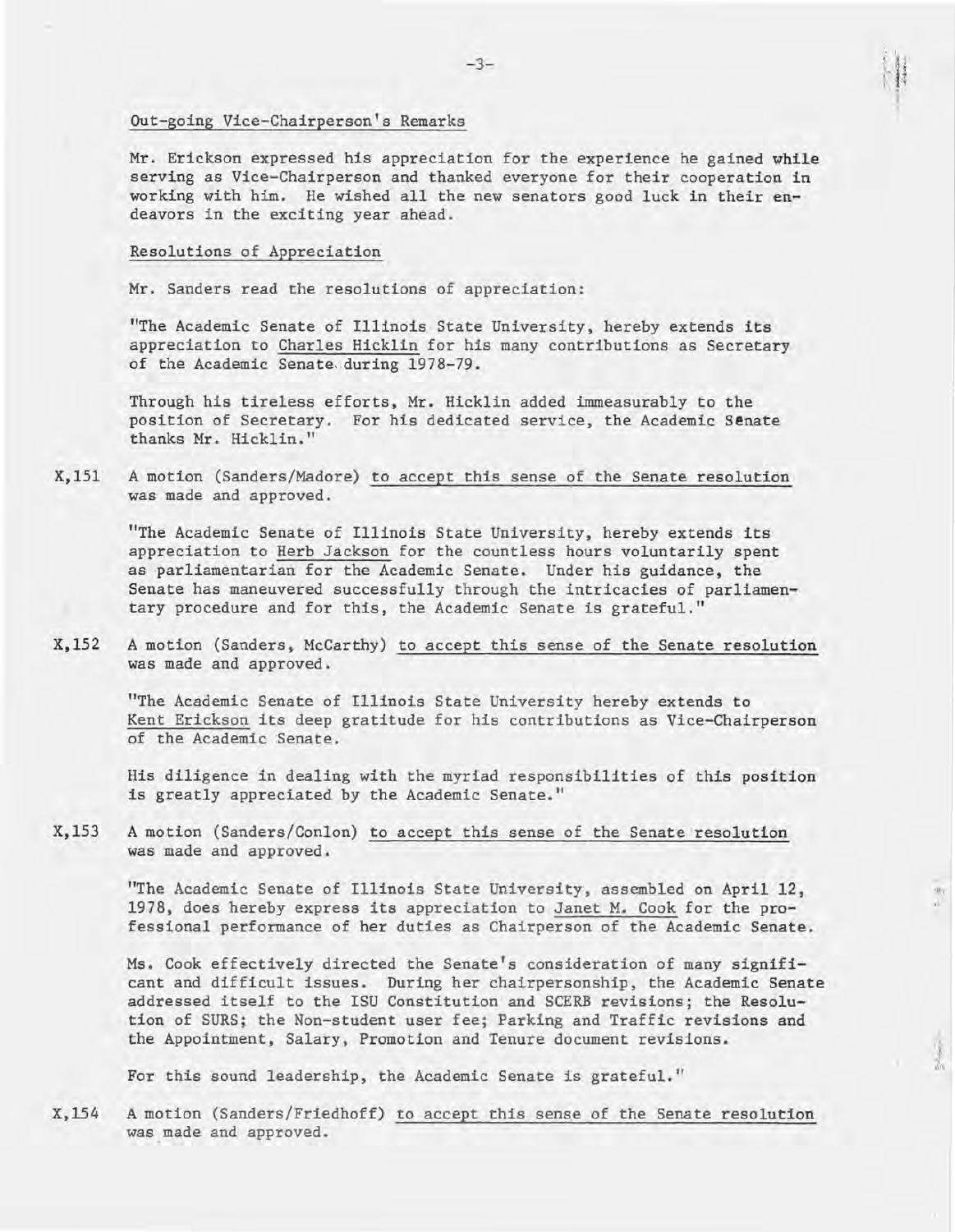Administrators' Remarks

There were no remarks.

Student Association President's Remarks

Ms. Voorhees, newly elected President of the Student Association, expressed appreciation for all the assistance and cooperation given her during the past, welcomed the new senators and said she would be glad to hear from any of the senators any time of the day or night.

ACTION ITEMS:

X,155

Blue Book Revisions on External Committees - Reinstatement Committee 2.26.79.1

Mr. Kohn reported for the Rules Committee on this item. Mr. Kohn said the Rules Committee by majority vote recommended that this committee should have the reporting line changed so that the Reinstatement Committee would be reporting to the Academic Affairs Committee rather than to the Student Affairs Committee. ' A motion (Kohn/Boaz) to approve this reporting line change was made and approved.

Proposal to Separate Entertainment and Forum Committee from Senate 3.29.79.1

X,156 X,157 A motion (Ginnis/Morrison) to suspend the rules and make this an information item at 4/25/79 meeting was made. Chairperson Cohen remarked that it was not necessary to suspend the rules on this item and explained it could be postponed for consideration. The motion (Ginnis/Morrison) was withdrawn by the maker and the seconder. A motion (Conlon/Ginnis) to postpone consideration and make this an information item at the Senate meeting of April 25, 1979 was made and approved.

INFORMATION ITEMS:

Nursing Completion Program 3.7.79.1

X,158 Chairperson Cohen informed the senate that this item needs to be removed from the table . A motion (Miller/Carey) to remove from the table was made and approved. Mr. Rives was on hand to answer questions. He remarked that there was a resource file on the Nursing Feasibility Study available in the Senate office for interested parties to consult. He explained in answer to a question that accreditation only occurs after a group has gone through the program and that he hoped for stable enrollment. Mr. Friedhoff inquired as to the similarity in hours between this program and the BFA in Theatre. President Watkins commented that there was no inclination on his part or on the part of anyone else to force this program on the university unless there is an accompanying infusion of money to support the program. He said without an assurance of money there was no possibility of undertaking the program because we are not taking other areas' monies for this program. Mr. Kohn said he was not sure where this money was going to come from and was informed that it would come from the fund of General Revenue dollars.

Mr. Shulman pointed to the similarities of this program and another already in progress that had been working quite well for the past two years. Mr. Rives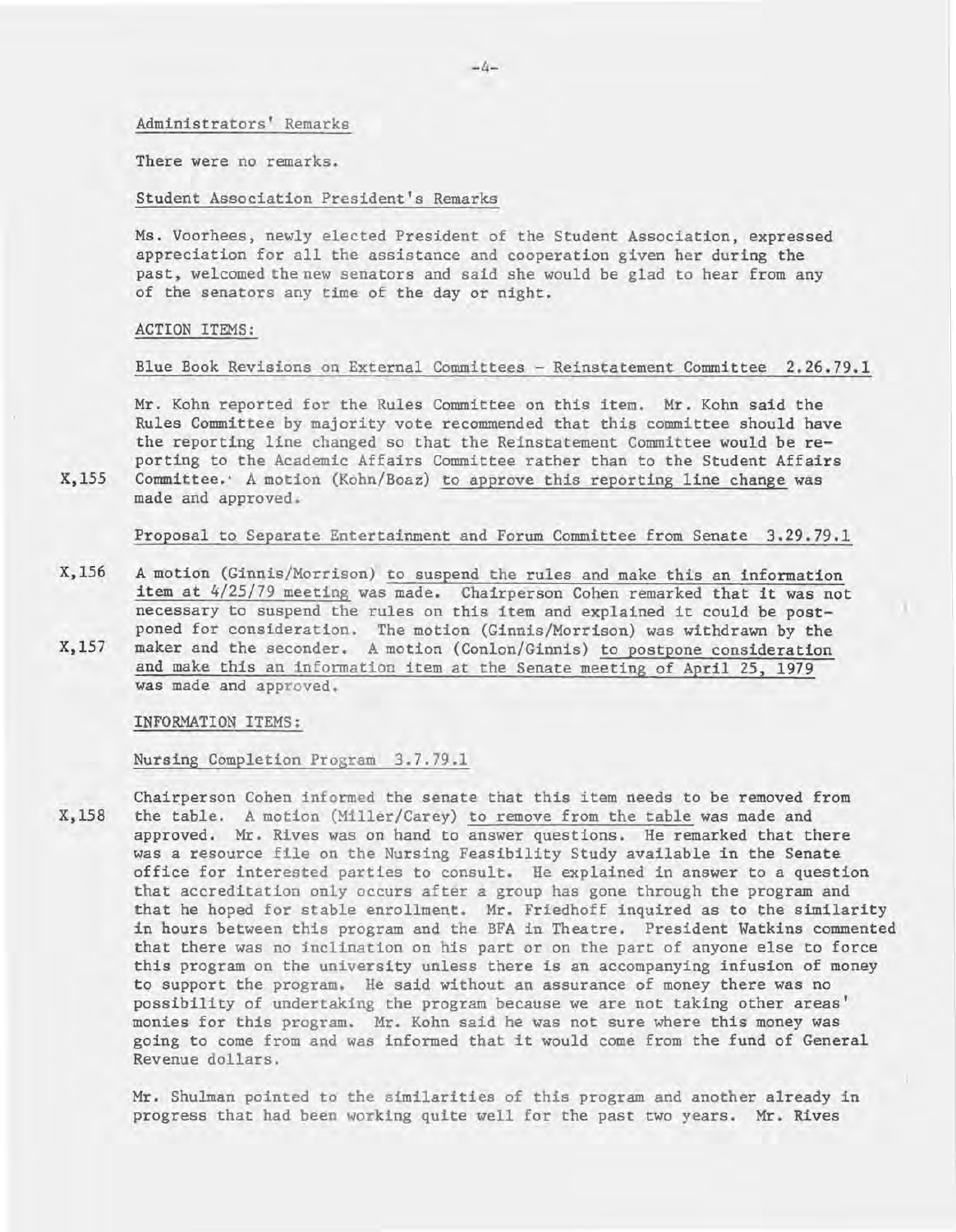explained that we are not going to build a new school of nursing. Mr. Cahill asked if this program would take four years of part-time schooling and was told by Mr. Rives that it would. Mr. Rives said that members of the nusing group itself had requested this program and that they were aware of the time required to complete the program.

Kohn Memo 3.7.79.3 "Requirement that both senators and members of external committees be full-time, and if students, be in good academic standing"

X,159 Mr. Kohn moved and Mr. Friedhoff seconded the motion to remove from the table. This was agreed to and the item was presented for information purposes.

Parking Policy Recommendation 3.28.79.1

Mr. Schwalm, Chairperson of the Administrative Affairs Committee, presented this recommendation. There was no discussion.

Committee Reports

Academic Affairs Committee

Mr. Miller reported that the Basic Skills Recommendation will be ready for the Executive Committee's next meeting on April 11, 1979.

Administrative Affairs Committee No report.

Budget Committee No report.

Faculty Affairs Committee Mr. Cohen said the new ASPT document will be ready to go to Faculty Affairs Committee immediately.

JUAC No report.

0

Rules Committee Mr. Kohn reported that the incoming Rules Committee would be working with the University Studies on details regarding University Studies Committee membership.

Student Affairs Committee No report.

X,160 A motion (McCarthy/Madore) to adjourn was made and approved at 8:50 p.m. Adjournment

For the Academic Senate,

Walter Kohn, Secretary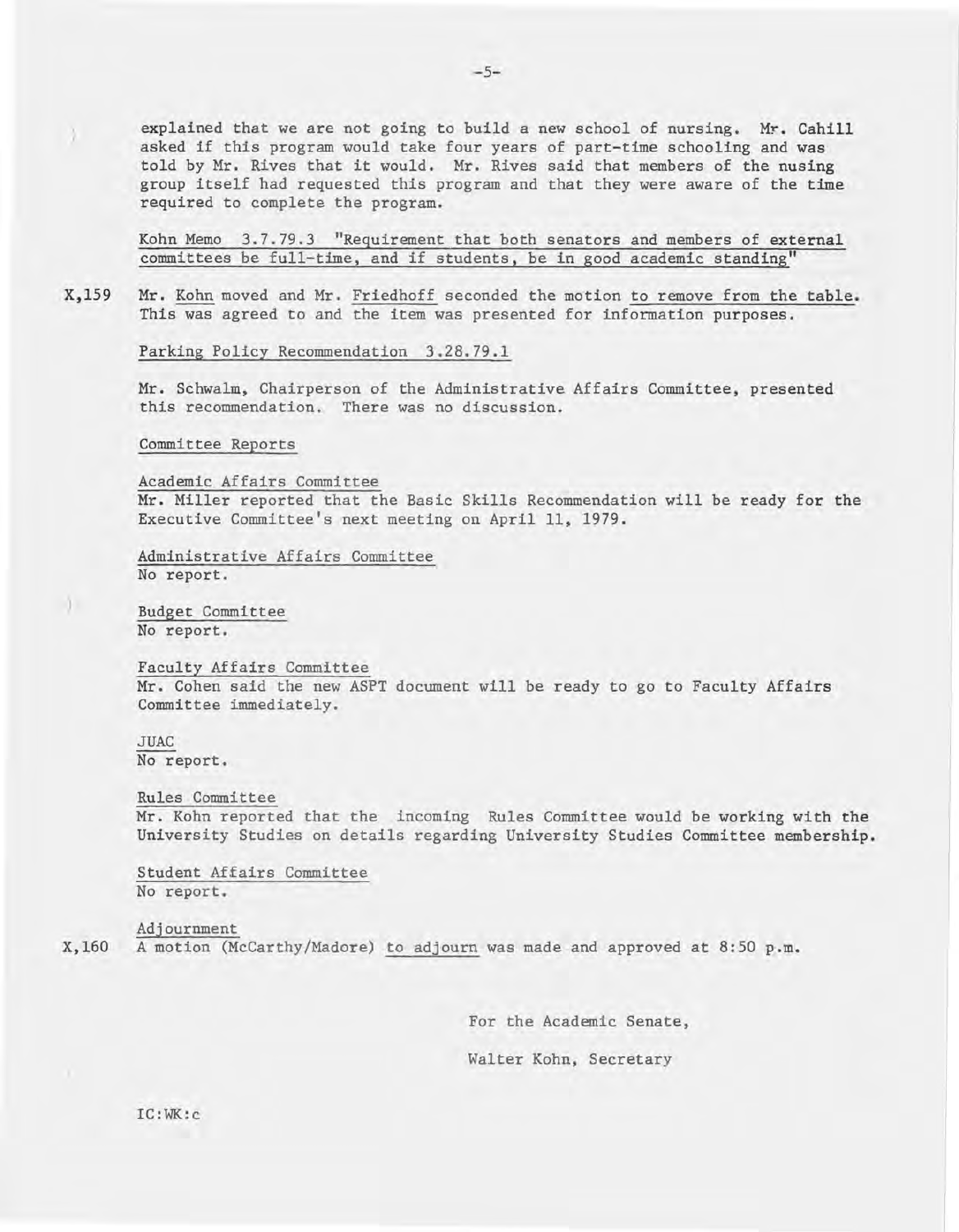$\tau = -\tau$ 

 $No. 14$ 

| ٠            |                         | VOTE        |             |             |             |             |             |             | VOICE VOTE      |                         |     |
|--------------|-------------------------|-------------|-------------|-------------|-------------|-------------|-------------|-------------|-----------------|-------------------------|-----|
| <b>NAME</b>  | ATTEN-<br><b>DANCE</b>  | Motion<br># | Motion<br># | Motion<br># | Motion<br># | Motion<br># | Motion<br># | Motion<br># | Motion  <br>No. | Y                       |     |
| Amster       | $\, {\bf p}$            |             |             |             |             |             |             |             | 150             | $\mathbf{x}$            |     |
| Annalora     | ${\tt P}$               |             |             |             |             |             |             |             | 151             | $\mathbf x$             |     |
| Austensen    | $\, {\bf p}$            |             |             |             |             |             |             |             | 152             | $\mathbf{x}$            |     |
| Belshe       | ${\tt P}$               |             |             |             |             |             |             |             | 153             | $\mathbf x$             |     |
| Boaz         | P                       |             |             |             |             |             |             |             | 154             | $\overline{\mathbf{x}}$ |     |
| Brown        | $\overline{P}$          |             |             |             |             |             |             |             | 155             | $\mathbf{x}$            |     |
| Cahill       | $\overline{P}$          |             |             |             |             |             |             |             | 156             |                         | w/d |
| Carey        | $\overline{P}$          |             |             |             |             |             |             |             | 157             | $\mathbf{x}$            |     |
| Coats        | $\overline{\mathbb{P}}$ |             |             |             |             |             |             |             | 158             | $\mathbf x$             |     |
| Cohen        | $\overline{P}$          |             |             |             |             |             |             |             | 159             | $\mathbf{x}$            |     |
| Conlon       | $\overline{P}$          |             |             |             |             |             |             |             | H<br>.160       | $\mathbf x$             |     |
| Filer        | $\overline{P}$          |             |             |             |             |             |             |             |                 |                         |     |
| Friedberg    | $\overline{P}$          |             |             |             |             |             |             |             |                 |                         |     |
| Friedhoff    | P                       |             |             |             |             |             |             |             | 1               |                         |     |
| Fulton       | $\, {\bf p}$            |             |             |             |             |             |             |             | H               |                         |     |
| Gamsky '     | $\, {\bf p}$            |             |             |             |             |             |             |             | $\mathbf{H}$    |                         |     |
| Ginnis       | $\overline{\text{P}}$   |             |             |             |             |             |             |             | $\mathbf{1}$    |                         |     |
| Grever.      | $\overline{\mathrm{P}}$ |             |             |             |             |             |             |             | Ű               |                         |     |
| Gschwendtner | $\, {\bf P}$            |             |             |             |             |             | ٠           |             | II              |                         |     |
| Hemenway     | ex.late                 |             |             |             |             |             |             |             | $\mathbf{I}$    |                         |     |
| Henriksen    | $\overline{P}$          |             |             |             |             |             |             |             | II              |                         |     |
| Horner       | $\overline{P}$          |             | ÷           |             |             |             |             |             |                 |                         |     |
| Jackson      | ${\bf P}$               |             |             |             |             |             |             |             | I               |                         |     |
| Kennedy      | $\overline{P}$          |             |             |             |             |             |             |             | П               |                         |     |
| Kern         | $\overline{P}$          |             |             |             |             |             |             |             | $\overline{1}$  |                         |     |
| Koehler      | $\, {\bf p}$            |             |             |             |             |             |             |             | T               |                         |     |
| Kohn         | P                       |             |             |             |             |             |             |             | $\mathbf{I}$    |                         |     |
| Koulos       | $\overline{\mathbb{P}}$ |             |             |             |             |             |             |             | I               |                         |     |
| Kuhn         | $\overline{A}$          |             |             |             |             |             |             |             | $\mathbb{I}$    |                         |     |
| Maddox       | $\overline{\mathbf{P}}$ |             |             |             |             |             |             |             | П               |                         |     |
| Madore       | ${\bf P}$               |             |             |             |             |             |             |             | П               |                         |     |
| McCarthy     | $\overline{\mathbf{P}}$ |             |             |             |             |             |             |             | $\mathbf{1}$    |                         |     |
| Miller       | $\overline{\text{P}}$   |             |             |             |             |             |             |             |                 |                         |     |
| Morrison     | $\, {\bf p}$            |             |             |             |             |             |             |             |                 |                         |     |
| Patterson    | $\, {\bf p}$            |             |             |             |             |             |             |             |                 |                         |     |
| Price        | $\overline{\mathbb{P}}$ |             |             |             |             |             |             |             |                 |                         |     |
| Raus         | $\overline{\mathbf{P}}$ |             |             |             |             |             |             |             |                 |                         |     |
| Ritch        | $\, {\bf P}$            |             |             |             |             |             |             |             |                 |                         |     |
| Roberts      | $\, {\bf p}$            |             |             |             |             |             |             |             |                 |                         |     |
| Sanders      | $\overline{\mathbb{P}}$ |             |             |             |             |             |             |             | I               |                         |     |
| Schechtman   | $\, {\bf P}$            |             |             |             |             |             |             |             | $\mathbf{I}$    |                         |     |
| Schwalm      | $\overline{P}$          |             |             |             |             |             |             |             |                 |                         |     |
| Segler       | ${\bf P}$               |             |             |             |             |             |             |             |                 |                         |     |
| Shulman      | $\, {\bf P}$            |             |             |             |             |             |             |             | Ť               |                         |     |
| Sims         | $\, {\bf p}$            |             |             |             |             |             |             |             | $\mathbf{L}$    |                         |     |
| Turnbull.    | $\, {\bf p}$            |             |             |             |             |             |             |             |                 |                         |     |
| Tuttle       | $\overline{P}$          |             |             |             |             |             |             |             |                 |                         |     |
| Voorhees     | $\, {\bf p}$            |             |             |             |             |             |             |             |                 |                         |     |
| Watkins      | $\, {\bf P}$            |             |             |             |             |             |             |             |                 |                         |     |